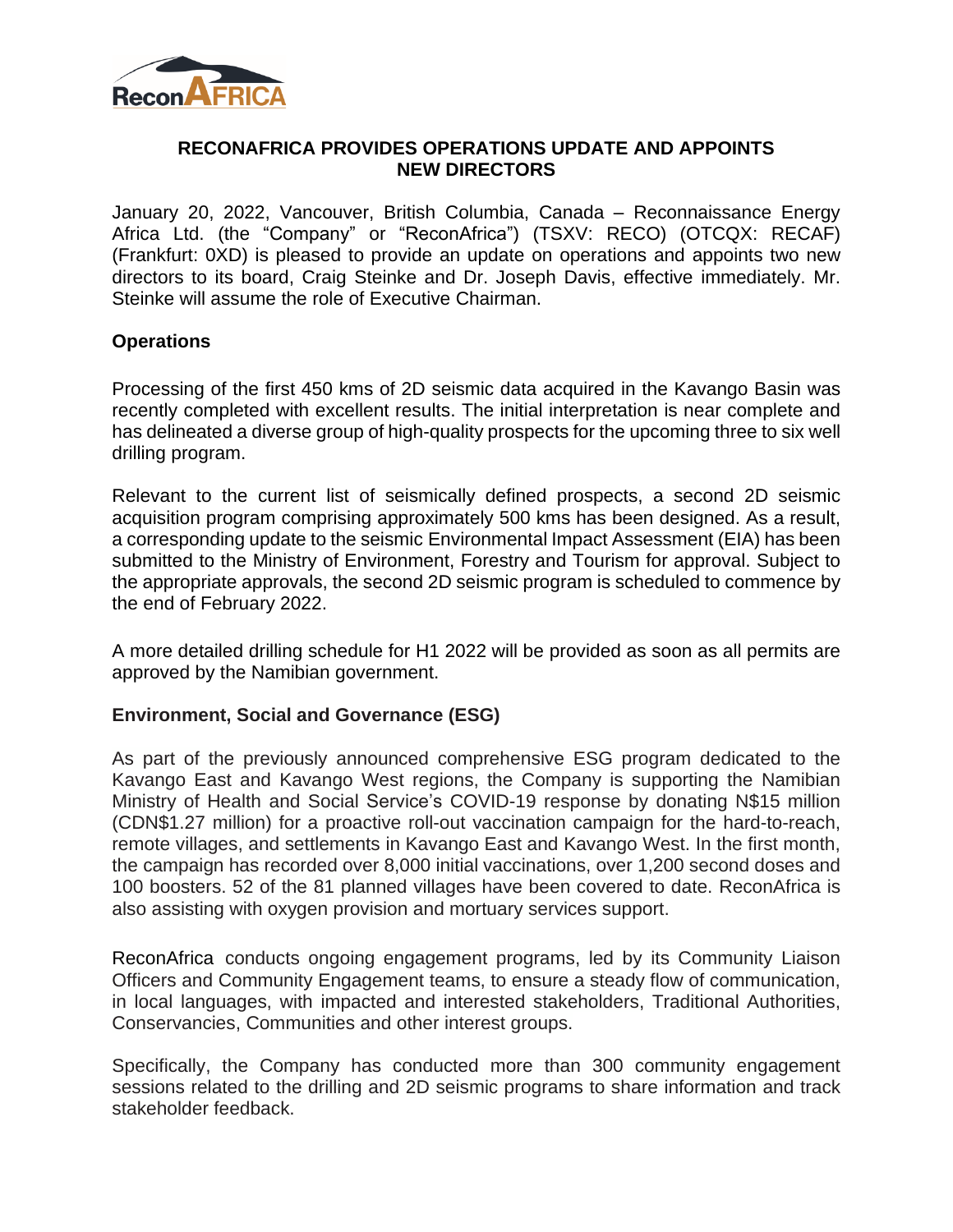For more detailed information on the Company's comprehensive ESG program visit [Our](https://reconafrica.com/our-sustainable-approach/) [Sustainable](https://reconafrica.com/our-sustainable-approach/) Approach.

# **Board of Directors**

The Company is pleased to announce the appointment of Mr. Craig Steinke as a director and executive Chairman of the Board. Mr. Steinke, the founder of ReconAfrica, has played a pivotal role since inception in the development of ReconAfrica through his private energy consulting practice. Mr. Steinke has over 25 years of experience in identifying, successfully developing and financing oil and natural gas exploration and production projects in North America, Latin America, Europe and Asia. Additionally, through his privately held company, Mr. Steinke plays an active role leading a diversified team, in generating new sources and technologies for sustainable energy.

Leaving the board of directors is Jay Park QC. Mr. Park, one of the Company's early stage and significant shareholders, has served the Company and its predecessor Reconnaissance Oil as its Chief Executive Officer from May 2018 to August 2020, and then as the Company's executive Chairman. Mr. Park will continue to take the leading role in advising ReconAfrica on all oil and gas legal matters through Park Energy Law where he is Managing Partner. The Company would like to thank Mr. Park for his significant contributions in developing ReconAfrica to date and looks forward to his ongoing contributions in guiding the Company forward in the development of the Kavango Basin.

Joining the Board of the Company is Dr. Joseph R. Davis. Dr. Davis has 40 years of experience as an oil and gas geologist focused on reserve estimation and understanding exploration risk. Dating back to 2013, Dr. Davis led the technical team in the original discovery of the Kavango basin. In 2015 Dr. Davis was a founding partner of a private US based natural gas company, focused on sustainable natural gas production, achieving natural gas production of over 800mmcf/day. Dr. Davis has a PhD in Geology from the University of Texas and serves as Secretary of the Trustee Associates of the American Association of Petroleum Geologists (AAPG) Foundation. He also serves on the AAPG's Sustainable Development Committee, which provides industry leadership in technology and training for meeting United Nations sustainable development goals, including reducing greenhouse gas emissions, protecting ground and surface water supplies, and defining the reservoirs necessary for carbon storage and sequestration.

Retiring from the board of directors but retaining an active role with the company as Geoscience advisor is Dr. James Granath, who has served as a director of the Company from August 2019. Dr. Granath's new role focuses on the structural geology aspects of exploring and developing the Kavango Basin. The Company thanks Dr. Granath for his major contribution to the Board of ReconAfrica and is pleased that he will be providing continued technical deliverables for the exploration and development of the Kavango basin.